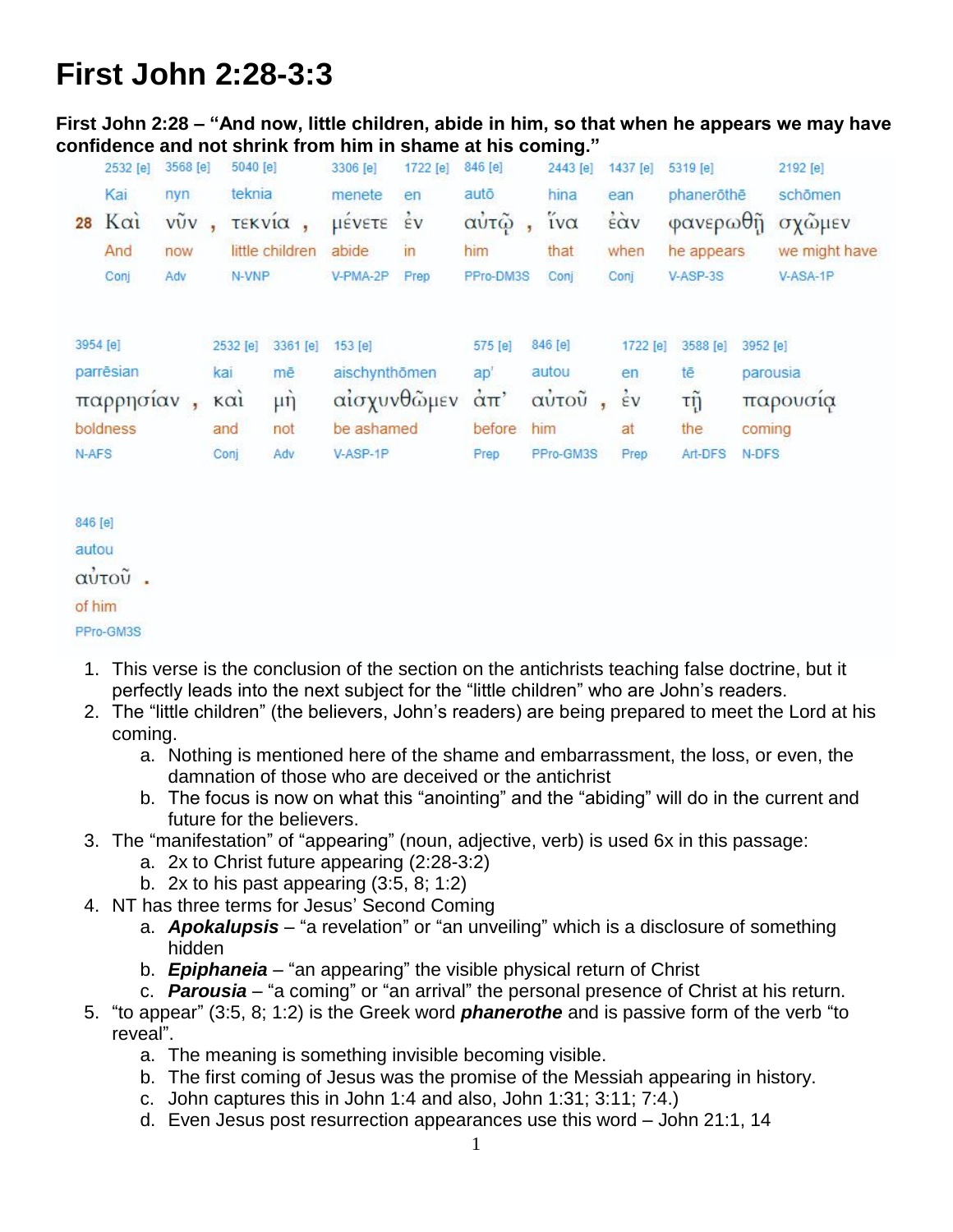- e. In First John 2:28 and 3:2 *phanerothe* refers to Jesus second coming.
- f. This word phanerothe, or "to appear" or "appearing" is never used of God the Father or the Holy Spirit.
	- i. This is crucial to John's point because to have *phanerothe* or, an appearing, of God you must have the physical presence of Jesus
	- ii. John is arguing against those who say Jesus did NOT come physically the first time. What would John say to those who denied:
		- 1. Jesus was physically resurrected?
		- 2. Jesus would physically return in the future?
	- iii. The point is clear. John is insisting that:
		- 1. Jesus came physically the first time
		- 2. Jesus was physically resurrected
		- 3. Jesus will return physically at the Second Coming
- 6. "coming" is the Greek word *parousia*
	- a. Parousia was a technical term used to refer to a visit of a ruler, official, king to some part of his kingdom and his coming was in splendor, dignity, respect. Great crowds would come out to see and celebrate.
	- b. Parousia speaks of Jesus return to the world in splendor.
	- c. Parousia of Jesus is the resurrection of the dead
	- d. John only uses this word here
- 7. Positive: "boldness", "confidence" is *parresian* meaning the absence of fear when speaking.
	- a. *Parresian* used in the Greek political world describes the freedom of speech citizens of the democratic city-states enjoyed. The citizens had the right to speak with candor and without fear.
	- b. *Parresian* meant to spoke with boldness, openness, freedom, assurance and courage.
	- c. John uses *parresian* 4x in this book:
		- i. 2x our confidence at Christ return 2:28 and 4:17
		- ii. 2x our confidence and freedom approaching God in prayer 3:21; 5:14
	- d. Romans 14:12 We will give an account or logos
- 8. Negative: "ashamed" is *chunthomen* (used only here) has the idea of shrinking back in shame or being separated from God through guilt.
	- a. Jesus used this word in Mark 8:38 shrinking in shame at his return
	- b. Hebrews 9:24-28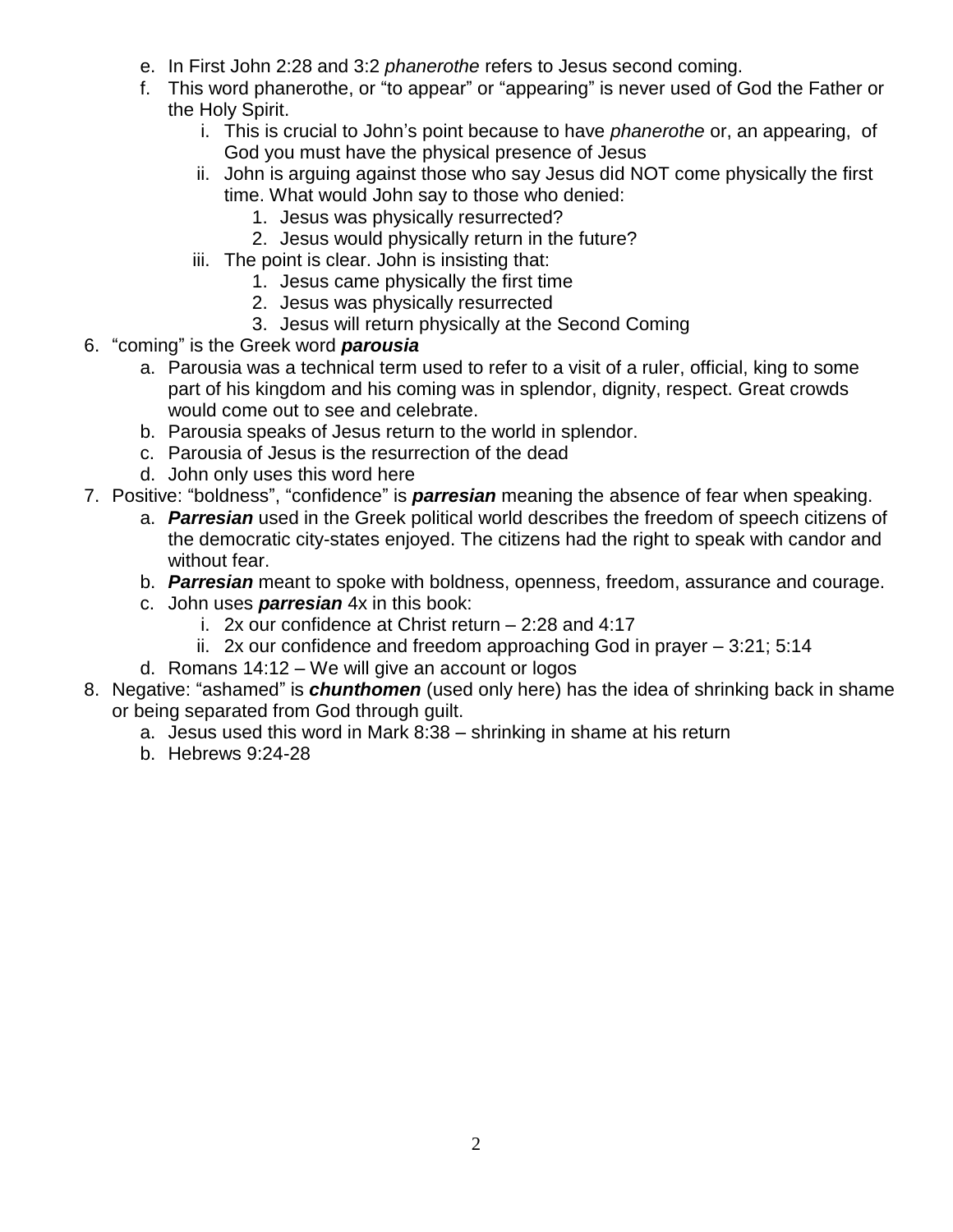#### **First John 2:29 – "If you know that he is righteous, you may be sure that everyone who practices righteousness has been born of him**."

|          | 1437 [e]               | 1492 [e]                                                      | 3754 [e]      | 1342 [e]  | 1510 [e]     |           | 1097 [e]          | 3754 [e]                        | 2532 [e] | 3956 [e]       | 3588 [e]      |
|----------|------------------------|---------------------------------------------------------------|---------------|-----------|--------------|-----------|-------------------|---------------------------------|----------|----------------|---------------|
|          | ean                    | eidēte                                                        | hoti          | dikaios   | estin        |           | ginöskete         | hoti                            | kai      | pas            | ho            |
| 29       | $\frac{2}{5}$ $\alpha$ | $\epsilon$ <sup>i</sup> $\delta$ $\tilde{\eta}$ <sup>TE</sup> | $5\pi$        | δίκαιός   | <b>ÉOTIV</b> |           | ΥΙνώσκετε         | $\ddot{\text{o}}$ <sub>Tl</sub> | καί      | $π\tilde{α}$ ς | $\dot{\circ}$ |
|          | If                     | you know                                                      | that          | righteous | he is        |           | you know          | that                            | also     | everyone       |               |
|          | Conj                   | V-RSA-2P                                                      | Conj          | Adj-NMS   | V-PIA-3S     |           | V-PIA-2P          | Conj                            | Conj     | Adj-NMS        | Art-NMS       |
| 4160 [e] |                        | 3588 [e]                                                      | 1343 [e]      |           | 1537 [e]     | 846 [e]   | 1080 [e]          |                                 |          |                |               |
| poiōn    |                        | tēn                                                           | dikaiosynēn   |           | ex           | autou     | gegennētai        |                                 |          |                |               |
|          | ποιών                  | $\overline{u}$                                                | δικαιοσύνην   |           | έξ           | αὐτοῦ     | γεγεννηται.       |                                 |          |                |               |
|          | practicing             |                                                               | righteousness |           | of           | him       | has been begotten |                                 |          |                |               |
|          | V-PPA-NMS              | Art-AFS                                                       | N-AFS         |           | Prep         | PPro-GM3S | V-RIM/P-3S        |                                 |          |                |               |

- 1. "Born of God" is used for the first time here in First John. Previously, this was identified as:
	- a. Knows God (2:3-4, 13, 14)
	- b. In Christ (2:5-6)
	- c. In the light (2:9-10)
	- d. Abides in the Father/Son (2:24, 27-28)
- 2. Those born of God do these things:
	- a. Does not continue to sin (3:9)
	- b. Practices righteousness (2:9)
	- c. Loves children of God (3:10, 14; 4:7)
	- d. Believes Jesus is the Christ (5:1; 4:1-6)
- 3. Two words for "knowledge" or "know" in this verse
	- a. "if you know…" is *eidete* and is absolute and intuitive. You are aware of the fact.
	- b. "…you know" is *ginoskete* and is consequent It is knowledge learned or gained by experience.
	- c. The combination would then mean that "absolute, intuitive knowledge that Christ is righteous is the foundation of the logical conclusion that those who do righteousness have His same nature by being born again.
- 4. The Gospel of John introduces the experience of the New Birth. First John explains the evidence of those who ARE Born Again.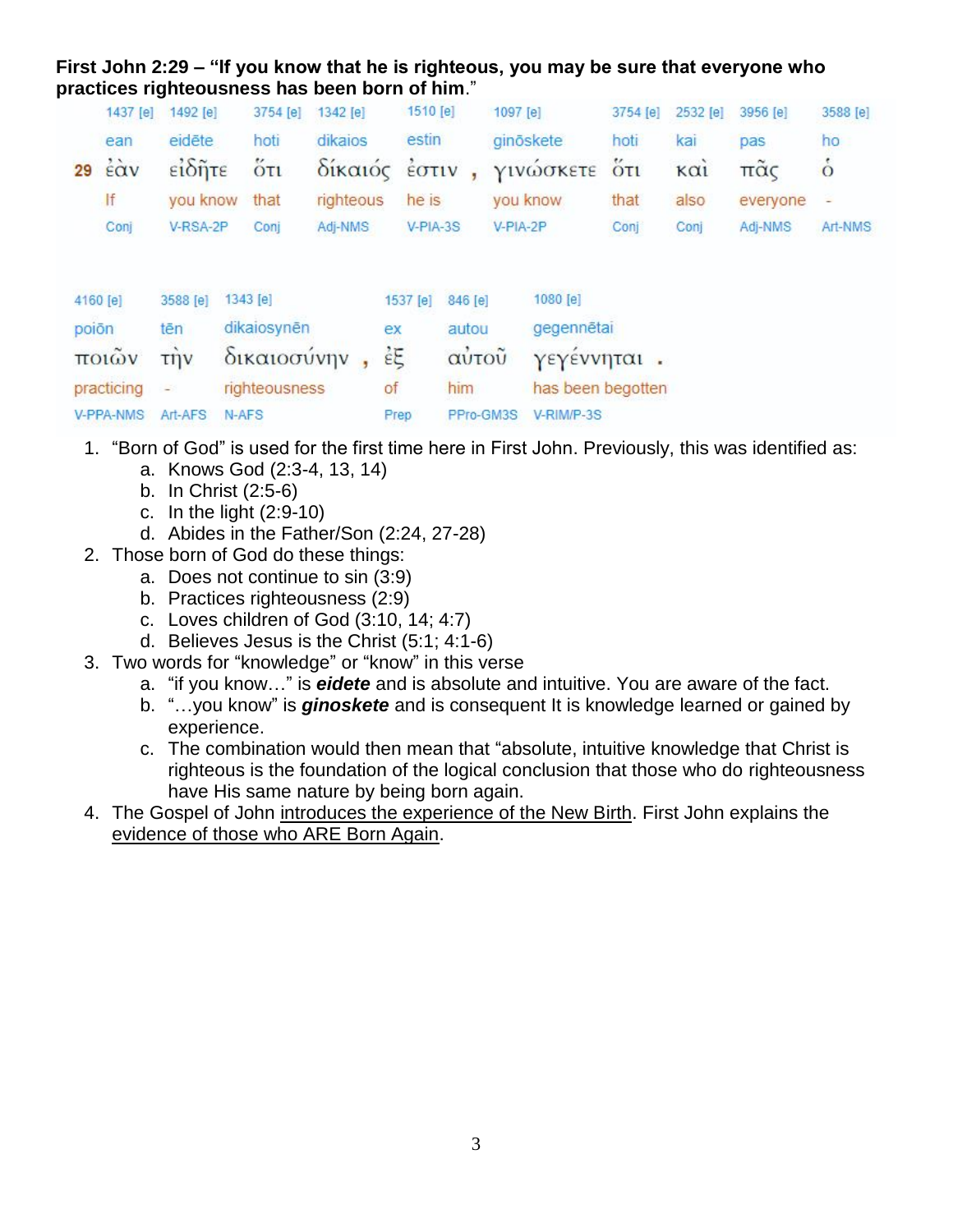#### **First John 3:1 – "See what kind of love the Father has given to us, that we should be called children of God; and so we are. The reason why the world does not know us is that it did not know him."**

|      | 3708 [e]                | 4217 [e]        |         |          | 26 [e]              | 1325 [e]               | 1473 [e] |                | 3588 [e]       | 3962 [e] | 2443 [e]               | 5043 [e] | 2316 [e] |           |  |
|------|-------------------------|-----------------|---------|----------|---------------------|------------------------|----------|----------------|----------------|----------|------------------------|----------|----------|-----------|--|
|      | Idete                   |                 | potapēn |          | agapēn              | dedōken                | hēmin    | ho             |                | Patēr    | hina                   | tekna    | Theou    |           |  |
|      | $1$ $\sqrt{6}$          |                 |         |          |                     | ποταπὴν ἀγάπην δέδωκεν | ήμῖν     | $\dot{\delta}$ |                | Πατήρ,   | $\tilde{i} \nu \alpha$ | τέκνα    | Θεοῦ     |           |  |
|      | See                     | what            |         |          | love                | has given              | to us    | the            |                | Father   | that                   | children | of God   |           |  |
|      | V-AMA-2P                | <b>IPro-AFS</b> |         |          | N-AFS               | V-RIA-3S               | PPro-D1P |                | Art-NMS        | N-NMS    | Conj                   | N-NNP    | N-GMS    |           |  |
|      |                         |                 |         |          |                     |                        |          |                |                |          |                        |          |          |           |  |
|      | 2564 [e]                |                 |         | 2532 [e] | 1510 [e]            | 1223 [e]               | 3778 [e] |                | 3588 [e]       | 2889 [e] | 3756 [e]               | 1097 [e] |          | 1473 [e]  |  |
|      | klēthōmen               |                 |         | kai      | esmen               | dia                    | touto    |                | ho             | kosmos   | ou                     | ginöskei |          | hēmas     |  |
|      | $\kappa\lambda$ ηθώμεν, |                 |         | καὶ      | $\frac{1}{2}$ σμέν. | $\delta$ ιά            | τοῦτο,   |                | $\dot{\delta}$ | κόσμος   | $\vec{\omega}$         | γινώσκει |          | ήμᾶς,     |  |
|      | we should be called     |                 |         | and      | are                 | because of             | this     |                | the            | world    | not                    | knows    |          | <b>us</b> |  |
|      | V-ASP-1P                |                 |         | Conj     | V-PIA-1P            | Prep                   | DPro-ANS |                | Art-NMS        | N-NMS    | Adv                    | V-PIA-3S |          | PPro-A1P  |  |
|      |                         |                 |         |          |                     |                        |          |                |                |          |                        |          |          |           |  |
|      | 3754 [e]                | 3756 [e]        |         | 1097 [e] | 846 [e]             |                        |          |                |                |          |                        |          |          |           |  |
| hoti |                         | ouk             | egnō    |          | auton               |                        |          |                |                |          |                        |          |          |           |  |
| őτι  |                         | $\vec{\omega}$  |         | ἔγνω     | αὐτόν.              |                        |          |                |                |          |                        |          |          |           |  |
|      | because                 | not             |         | it knew  | him                 |                        |          |                |                |          |                        |          |          |           |  |
| Conj |                         | Adv             |         | V-AIA-3S | PPro-AM3S           |                        |          |                |                |          |                        |          |          |           |  |

**First John 3:2 – "Beloved, we are God's children now, and what we will be has not yet appeared; but we know that when he appears we shall be like him, because we shall see him as he is."**